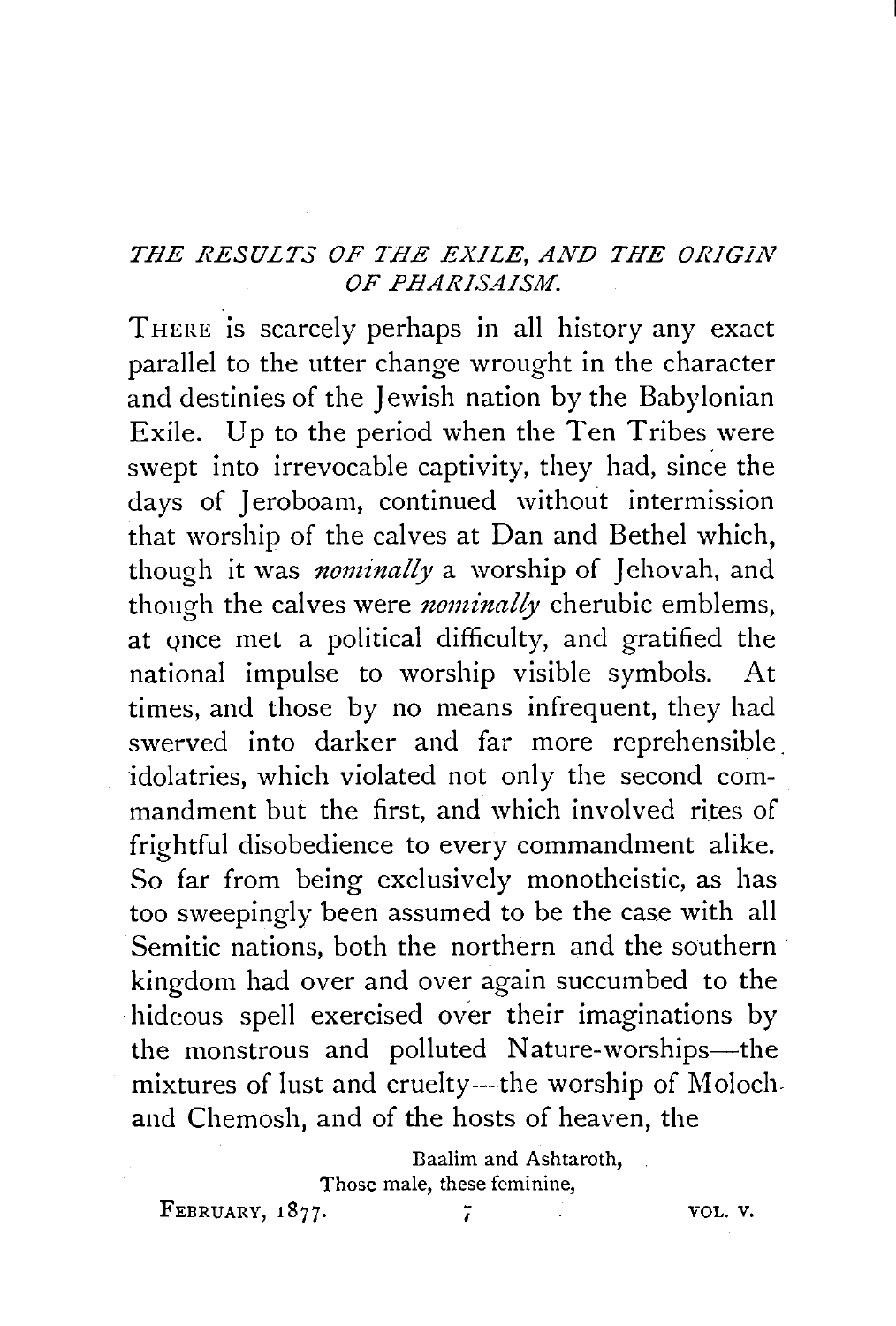to which the neighbouring nations were unreservedly devoted. Even Judah, corrupted partly by the fatal example of Solomon, and especially by the alliance of the royal houses of Ahab and Jehoshaphat, had suffered from the infection. Queen Maacha. though she was the granddaughter of Absalom, had set up in the very temple precincts an obscene Asherah.<sup>1</sup> King Ahaziah sent openly to inquire of Beelzebub, god of Ekron. Serpent worship, an universal instinct of idolatry, forced Hezekiah to brand with a name of contempt, and to break to pieces, the brazen serpent of the wilderness. Ahaz had borrowed from Syria the pattern of a heathen altar. Manasseh passed his son through the fire to Moloch. The denunciation of idolatrous tendencies was the main burden of the prophetic messages.

2. But when we see the Jews once more, a feeble colony indeed, yet in possession of their own land, it seems as if this tendency had been utterly eradicated. An intense feeling of *nationality* has ever characterized the Jews, and when that nationality seemed in danger of utter and final extinction; when Jerusalem lay waste; when the place of their fathers' sepulchres lay broken and neglected ; when the golden temple was a heap of stones, here stained with blood, there charred with fire ; when it seemed but too probable that the whole splendid history which had thrilled their hearts with immortal memories would be choked up like a river which is lost in mud and sand-every manly and pious feel-

<sup>&#</sup>x27; I Kings xv. 13. She had set up, not as it is in the English Version, " an idol in a grove," but "*a horror*," *i.e.*, a phallic symbol, " for an *.Asheralz."*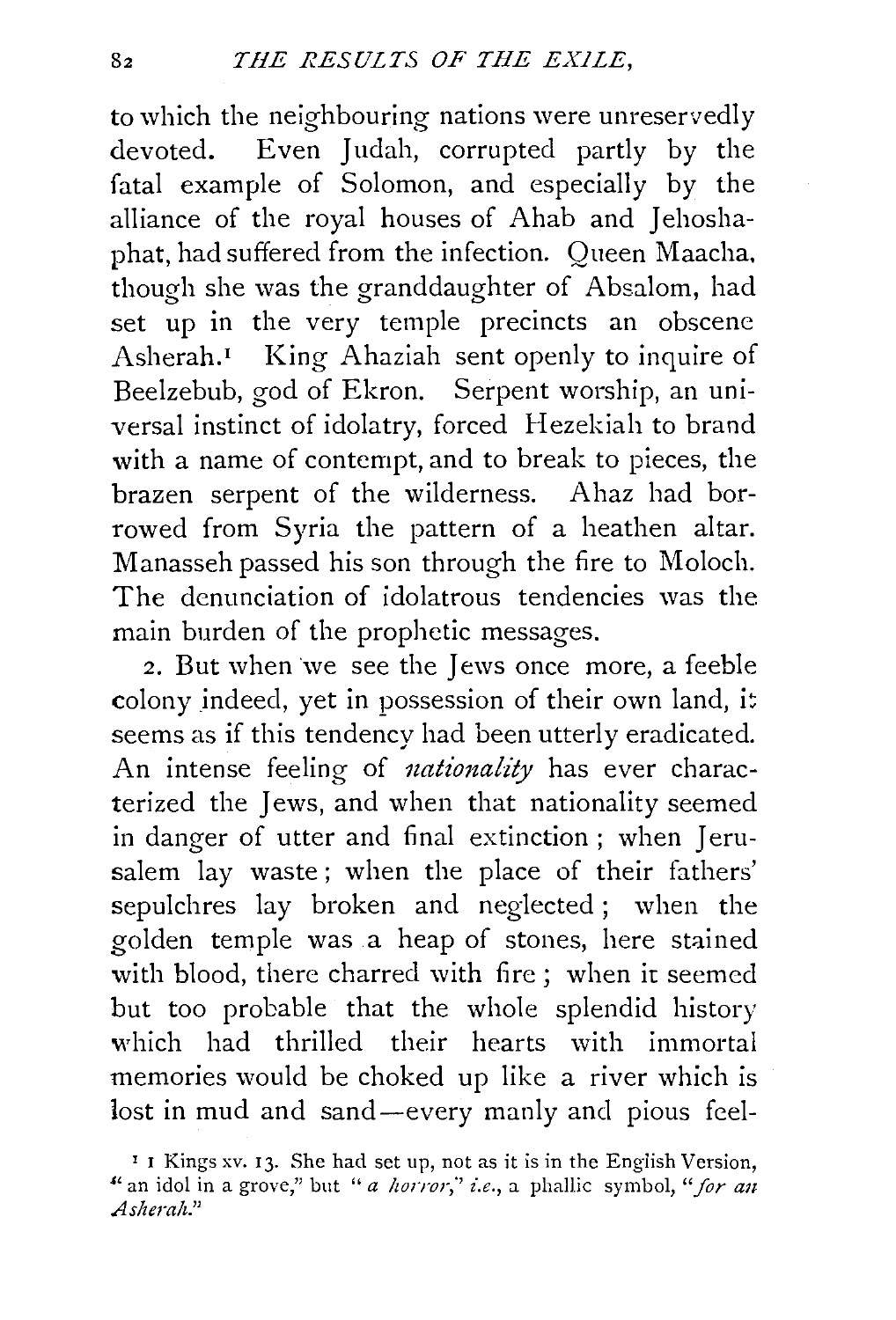ing of their souls, every unselfish instinct, every farreaching hope, took refuge in sacred memories, in sacred songs, in sacred observances. They recalled the grand patriarchal simplicity of their fathers Abraham and Isaac, ruling like innocent and noble sheykhs over the pastoral tents of their followers. They dwelt on the touching story of Joseph; on the mighty deliverance from Egypt ; on the eventful wanderings in the desert ; on the heroic memories of Joshua, and Gideon, and Jephthah; on the harp of David ; on the splendour of Solomon ; on the holiness of Hezekiah. Deprived of the very possibility of keeping the greater part of the Levitical observances, they clung with all the more desperate tenacity to those yet open to them. Though they could sit no longer under the palms of Judah, they could discourse of her, remind themselves of her glories, keep alive a deep love for her in their souls, as they took down their harps from the willows of the Euphrates to sing-not for insulting enemies, but for their own afflicted countrymen-the Lord's song in a strange land. And amid such influences, amid the recollections too that their present sufferings were due, as they had been warned again and again by the prophets, to their past apostacies, idolatry lost for them all charm and all power to tempt. In another age, under other circumstances, the whole nation, like Aholah and Aholibah, might have doted on " the images of the Chaldeans pourtrayed with vermilion, girded with girdles upon their loins, exceeding in dyed attire, all of them princes to look to ;" and might probably have desired to reproduce in their own Temple the awful and fantastic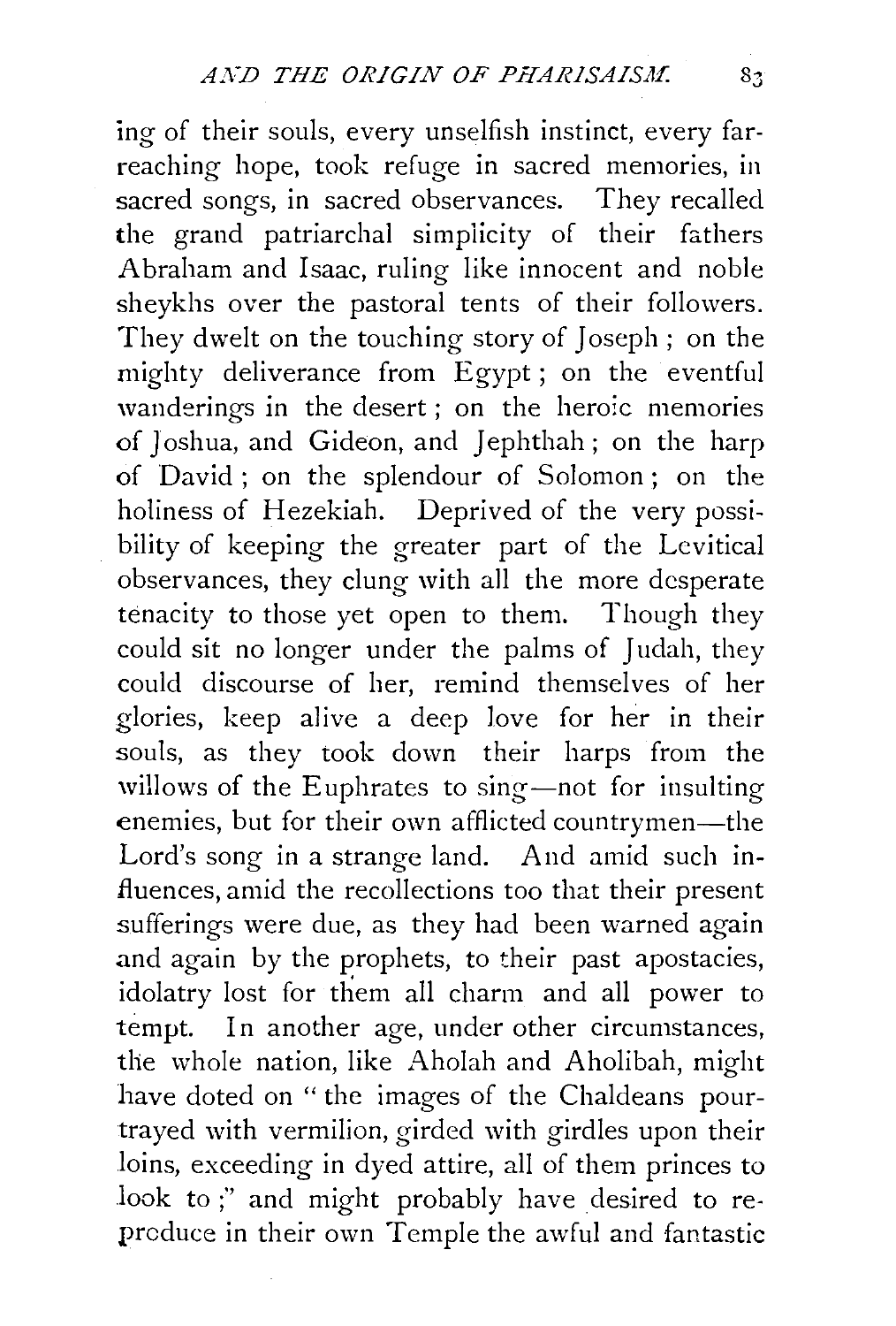figures of half-cherubic character,—the huge bulls and lions with calm human faces, and vast wings. and glowing hues, that stared with their motionless eyes along the dusky corridors of the palaces of Babylon. But now all these idols filled them with hate and horror, as the deities of their oppressors. Ezekiel in Babylonia, Jeremiah in Judæa, raised their voices as in strophe and antistrophe, to keep up the hopes and the faith of the nation ; and Daniel, who faced the lion's den rather than give up his prayers; and the three youths who preferred the fiery furnace to any bowing to the golden image ; and Mordecai, who would not bend or uncover before a descendant of the Amalekite, kindled a torch of example which they would not willingly let die. And thus it was that the prophecy of Ezekiel was fulfilled: *"I wilt take you from among the heathm* . . . *and will bring you into your own land. Then will I sprinkle clean water upon you, and ye shall be clean: from all your* filthiness and from all your idols will I cleanse you. *A mw heart also will I give you,* . . . *and ye shall dwell in the land which I gave to your fathers; and ye shall be my people, and I will be your God."* <sup>1</sup>

3. If this had been all it would have been well; · but, alas, though the good was permanent, it became in course of time terribly entangled with a rank growth of evils. The tares grew up with the wheat and choked it. When the captivity was ended, when the people were prosparously settled, when the hearts of the: Jews were empty, swept, and garnished, seven other devils, some of them at least as bad as idolatry itself, began to take possession of them. Without a clear

<sup>1</sup> Ezek. xxxvi. 25.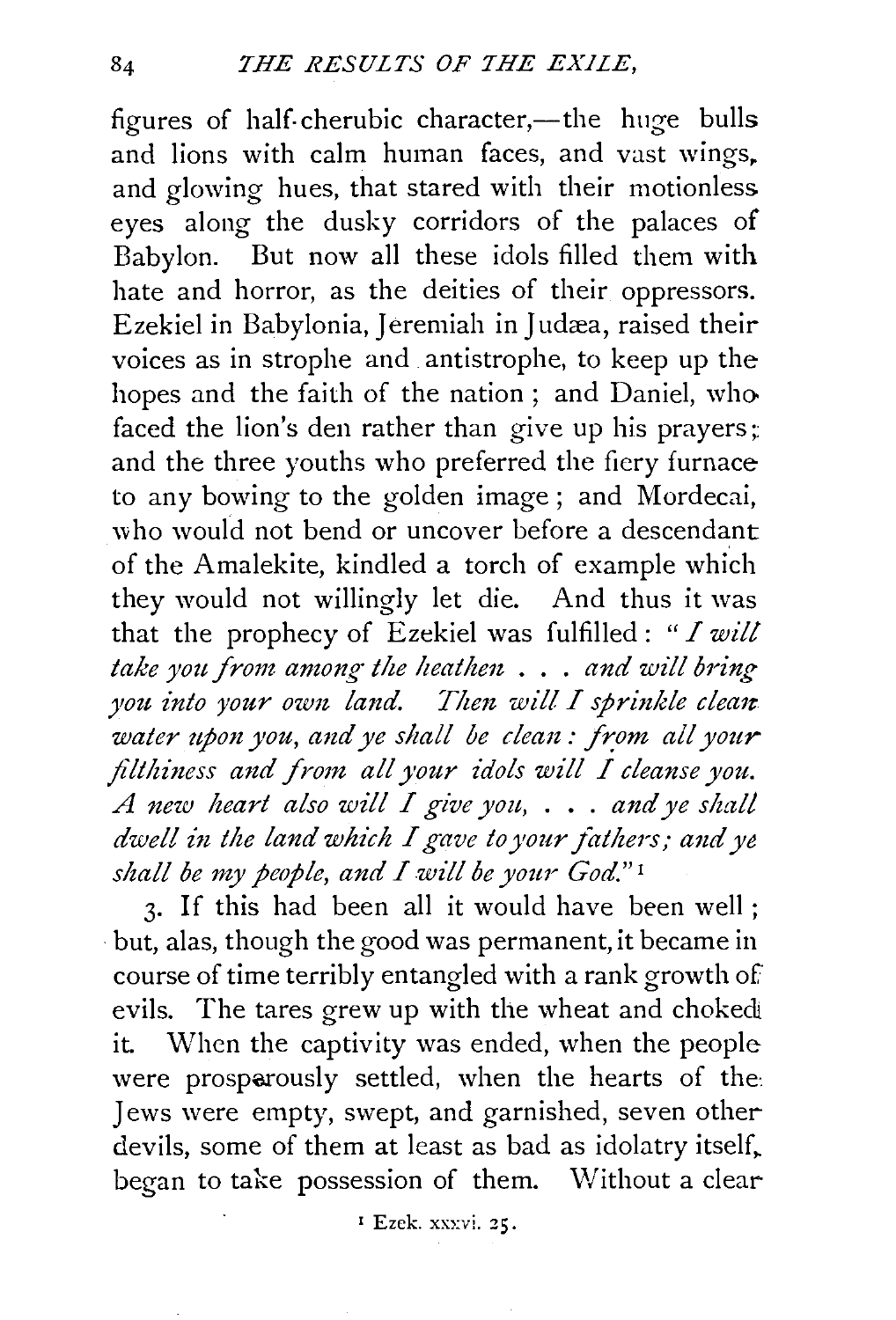conception of this degeneracy into formalism which counterbalanced the progress towards perfect monotheism, it is not too much to say that neither the life of Christ nor the origin of Christianity can be rightly understood. And it is this utter change of front, as it were, in the Jewish character, which  $I$ now propose to sketch.

4· Zerubbabel the prince and Joshua the priest led back to Judæa, not by any means the *greater* part of the descendants of the later exiles, but only a body so weak and so numerically insignificant, that they are compared by Jewish writers themselves to the mere chaff of the wheat. We may however be very sure that they were the *wheat* and not the  $\hat{c}$ *chaff* in moral and religious quality, whatever they may have been in material compass; and doubtless the subsequent freedom from idolatrous impulse was due, in part at least, to the fact that only the *most*  pious and the *most* faithful of the Jews had willingly resigned the material comforts of Babylon for the dangers and poverty of returning exiles. But the return of Zerubbabel was in many respects a failure. Even from the prophets of the return he early disappears, and greater prominence is given to the High-priest, Joshua. When EzRA, nearly a century afterwards,<sup>I</sup> led a new colony to Jerusalem, he finds it in a condition of utter squalor and misery. To that great man, in whom the Jews recognized a second Moses, is due the reconstruction of the nation, and the entire course of its subsequent history. The days of prophets, the days of poets, the days of inspiration, the days of originality, are

1 ZerubJahel, n.c. 536; Ezra, *circ.* B. C. 457·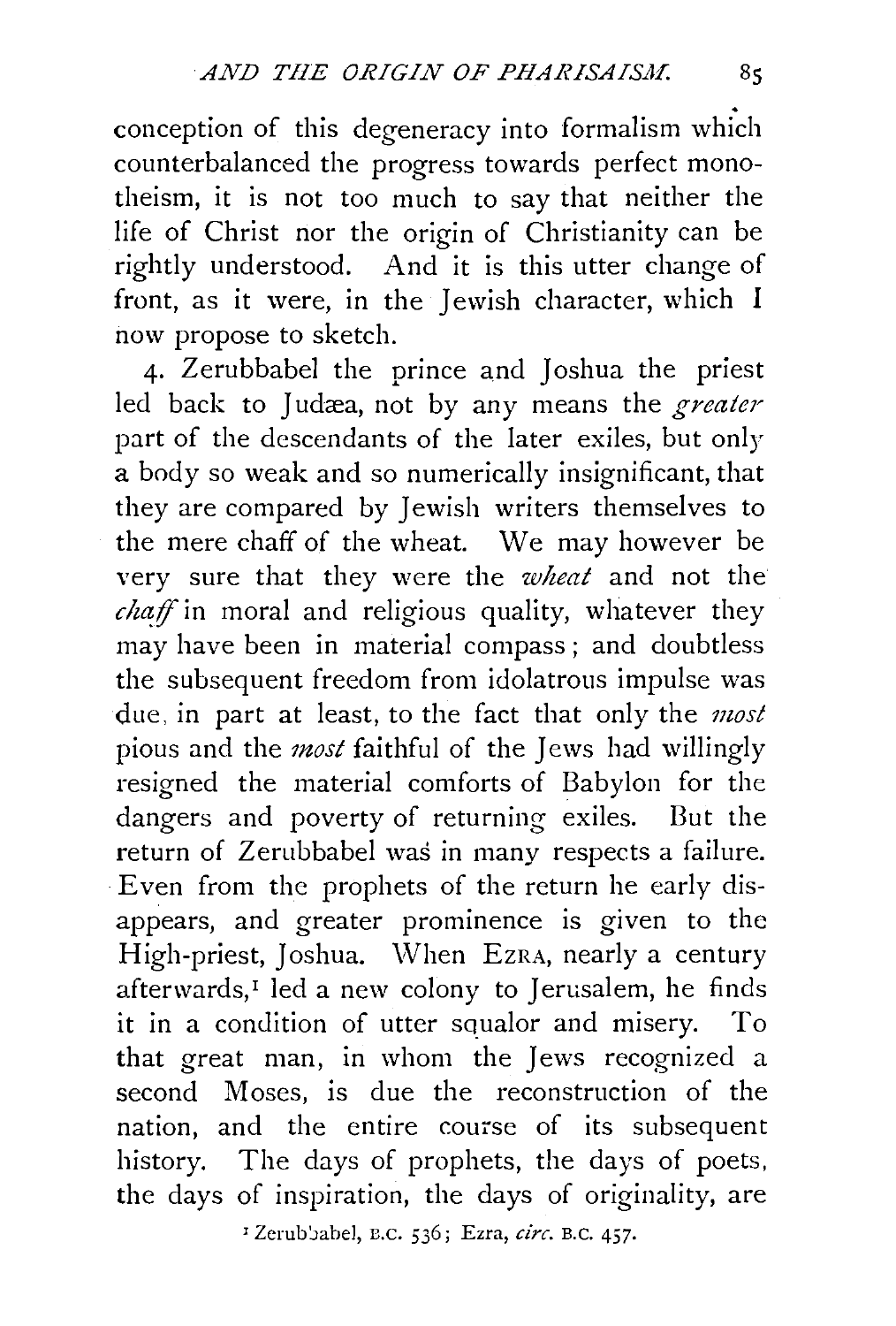*over.* His title of SoPHER, the Scribe, best indicates . the line which he adopted. It was to elevate *above*  all things the law of Moses ; to carry out its minutest precepts; to multiply existing copies of it; to subject it to final revision ; to exclude by means of it every pagan element; to turn the entire energies of the nation into a religious rather than a political direction. Ably stimulated and seconded by Nehemiah, he established that reading of Moses "in the synagogue every Sabbath day,"<sup>1</sup> which was pregnant with such memorable consequences ; and with him began those measures of exclusiveness, ritual exactitude, genealogical accuracy, devoted literalism, and Sabbatical rigour, which play so immense a part in the entire subsequent history of his race.

5· The greatness of his work, the permanence which he lent to his revival of Judaism, may best be understood by comparing the state of things which we find in the time of the Maccabees with that which is recorded in the Book of Nehemiah.<sup>2</sup> The revolution of Nehemiah was about 444 B.C.; the revolt of the Maccabees about 166 n.c. In this long period of more than two and a half centuries, the Jews may be broadly said to have been pre-eminently happy, if there be-any truth in the proverb that the nation is happy whose annals are uneventful. Only two great figures emerge from the gloom of general oblivion. One is the High-priest jADDUA, the latest traceable person chronologically whose name finds a place in Scripture, 3 before whom, according to the <sup>1</sup> Neh. viii. ; Acts xv. 21. <sup>2</sup> Derenbourg Palest. p. 31.

3 Neh. xii. 11-22. (I Chron. iii. 22-24 is a passage of dubious authenticity.)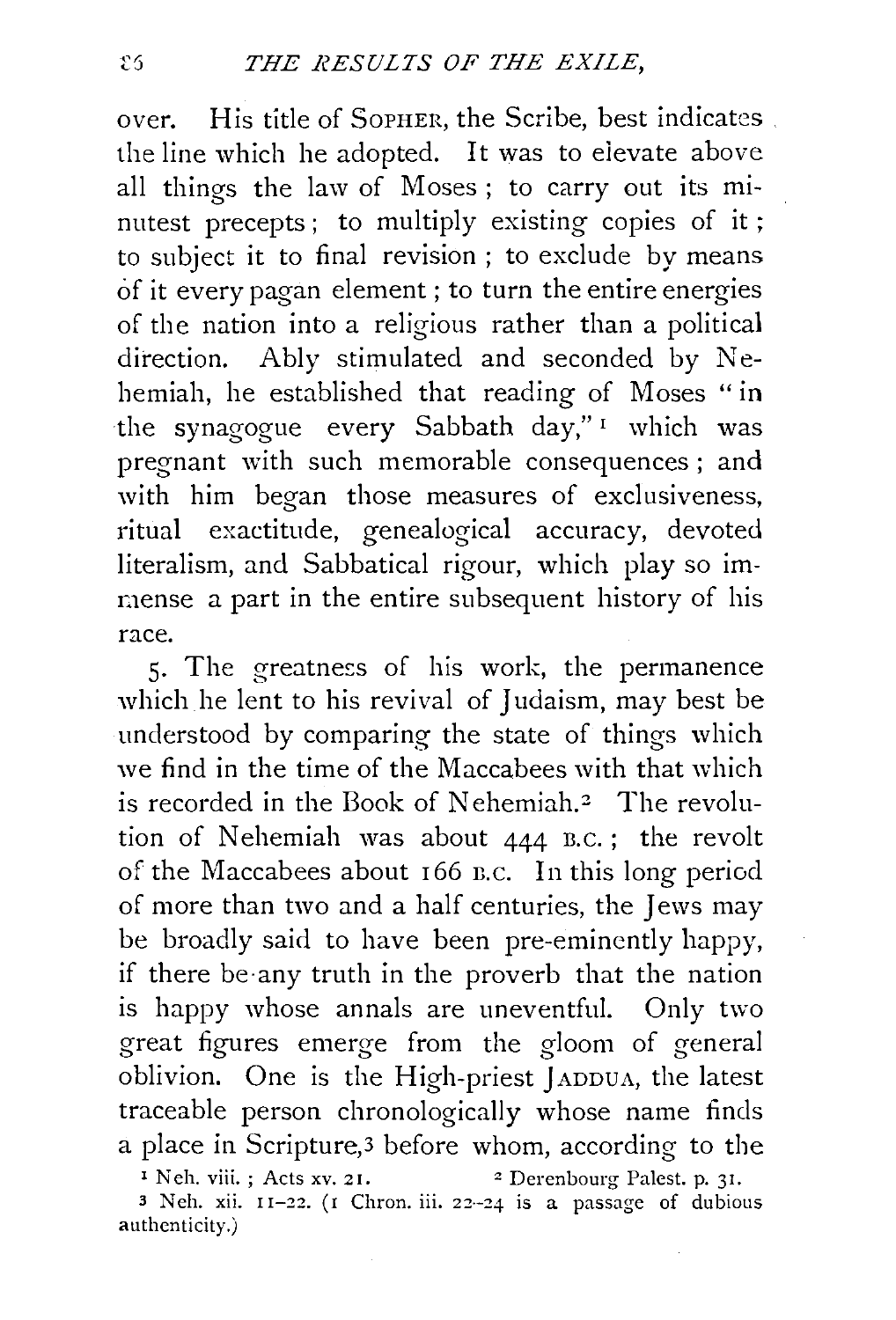legend-like Edwin of Deira before Paullinus, and for the same reason-Alexander the Great prostrated himself.<sup>1</sup> The other is SIMON THE JUST, who receives the splendid eulogy of the Son of Sirach. <sup>2</sup> When Ezra died his work is traditionally, but with great probability, said to have been continued by the *Keneseth haggedola*, or Great Synagogue, of which Nehemiah is the most probable founder,<sup>3</sup> and of which Simon the Just is usually accounted as the last member. If so, the apophthegm attributed to him in the Jewish fashion as the summary of his life's wisdom and experience, will shew what rich fruit Ezra's work had borne; for he said, "*The world hangs upon three things, the observance of the Law, the worship of God* in the temple, and services of beneficence towards man*lind.*" And when we again advance nearly a century, we find a state of things which would have delighted the Cupbearer of Artaxerxes. Whereas in *his* day it was almost impossible to induce the Jews to abstain from buying and selling on the Sabbath, in the days of Judas the Maccabee the Jews allow themselves to be tamely slaughtered rather than even lift a hand against the assaults of their enemies on the holy day.<sup>4</sup> In the days of Nehemiah the people heard with surprise that there had ever been such a thing as a Feast of Tabernacles; in the days of the Asmonæans the Law has become a househoid word. And not only the Law, but a vast and fungous growth of excrescences—all sorts of minute rules of worship and ceremony, which have grown thickly over its surface-are received with equal

2 Ecclus. I. 5, *scq.*  4 I Macc. ii. 41.

<sup>&</sup>lt;sup>1</sup> Jos. *Antiq*. xi. 8. 5.<br>3 Neh. x. 1-11.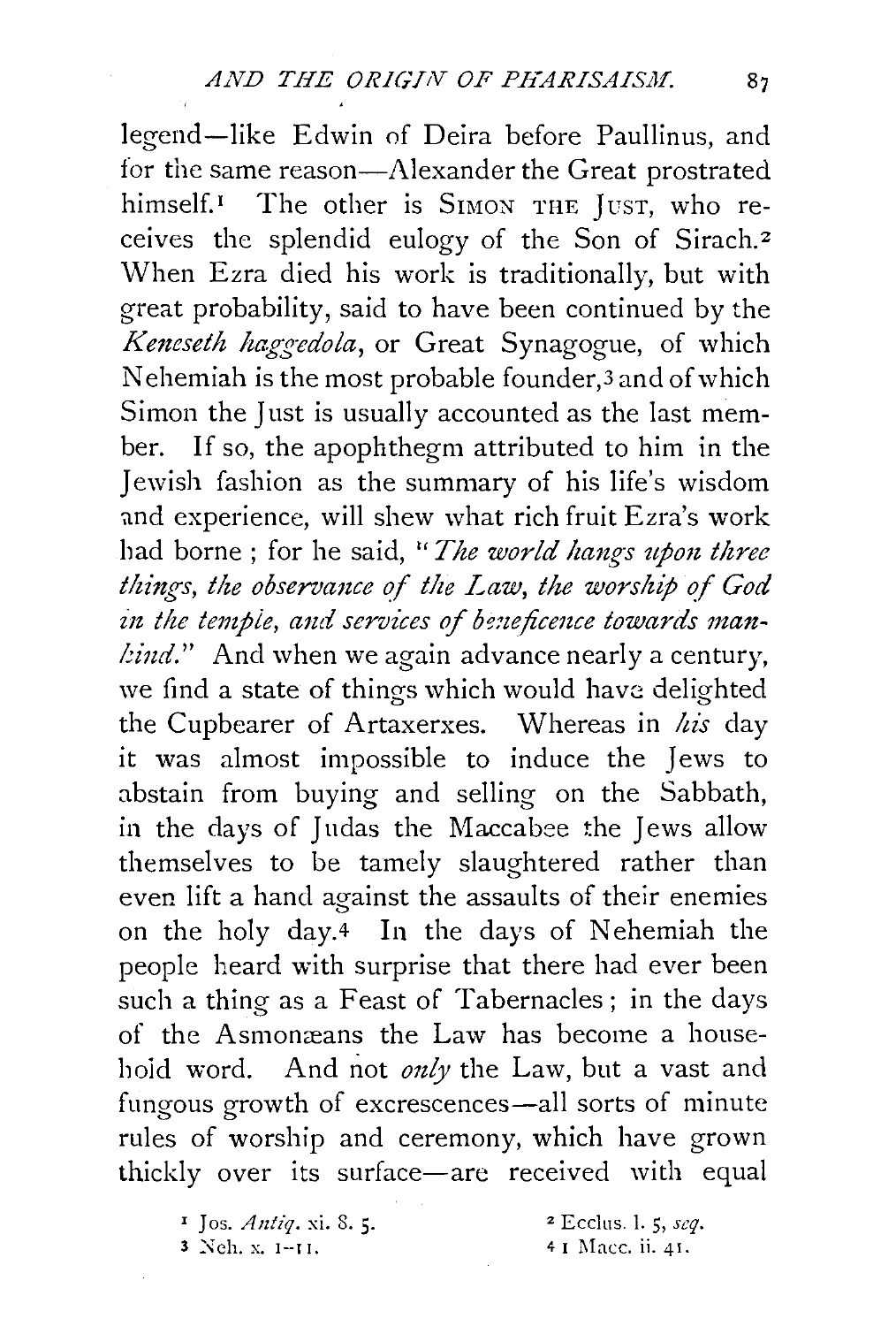reverence. The words of the Scribes are even declared to be more valid than those of the Prophets.<sup>1</sup> These Sopherim have become everything, and the Priests have become practically nothing. Their authority has become crystallized by regarding their decisions as a fixed tradition, known by the name of the Oral Law, of which even the Mishna declares that Moses received it on Sinai and transmitted it to Joshua, he to the Zekanim or elders, they to the prophets, they to the men of the Great Synagogue ; and the function of these, as of all subsequent Scribes and Rabbis under whatever name, is said to be, " To be circumspect in rendering justice, to form a large band of disciples, and *to make a hedge about the Law."* 

6. The questions about which the Oral Law mainly concerns itself were five. (1) The laws of things clean and unclean, or, in other words, of ceremonial poliution-which it was the tendency to multiply indefinitely. (2) The rules for the observance of the Sabbath and other feasts, which became more and more rigorous, and therefore necessarily more and more meaningless and conventional. (3) The . institution of regular and recurrent prayers and offices such as the Shema and the eighteen benedictions. (4)Rules about forbidden meats; and (5) Rules about forbidden.marriages. It will be seen at a glance that the tendency of all these regulations was ceremonial and not moral, and that their one object was to make that "hedge about the Law," which was regarded as the highest duty of the Sopherim, and of the Tanaim who succeeded them. Of the sort of questions which

r Derenbourg Palest. p. 32.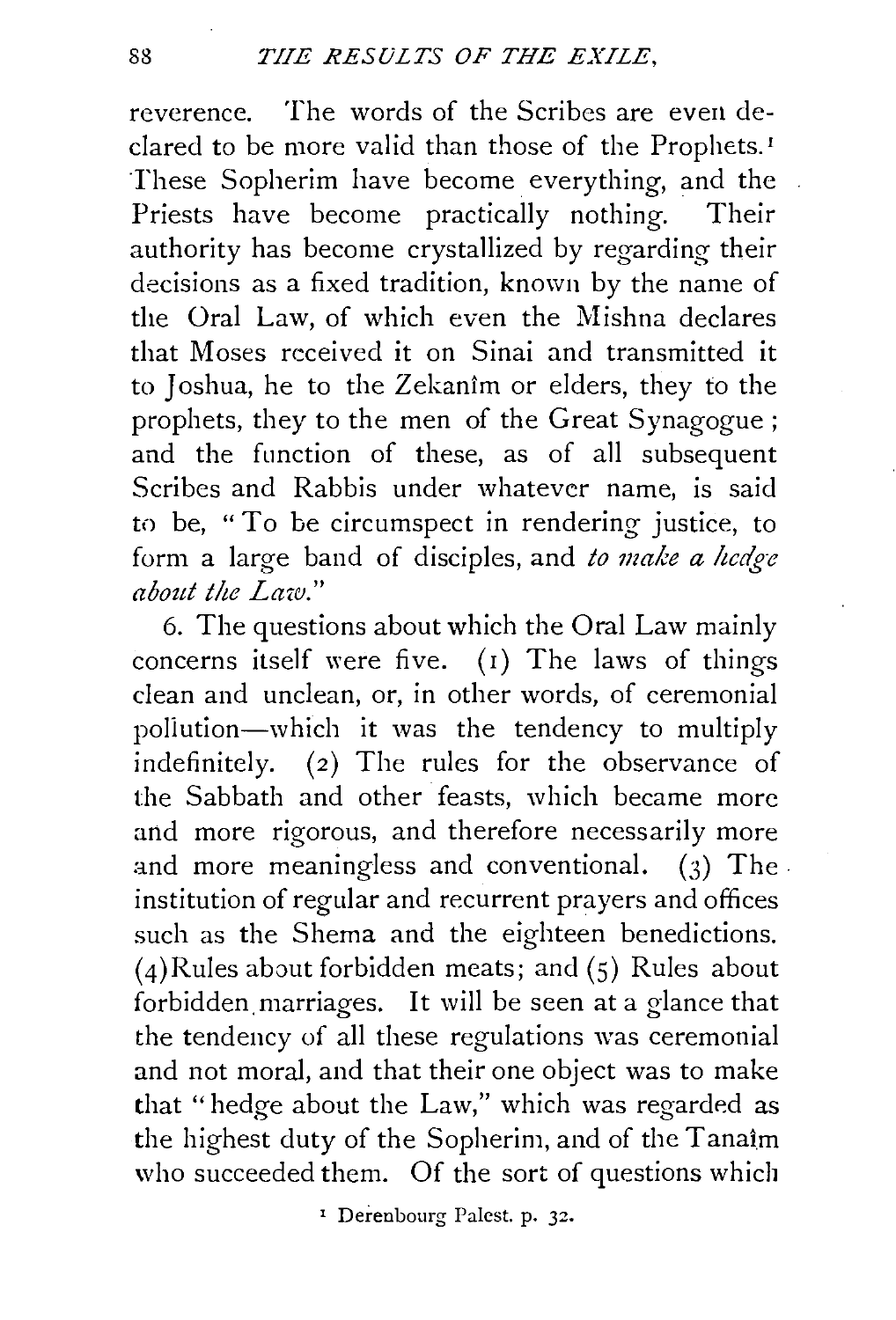arose, a favourable specimen- favourable because not so pedantically minute and remote from all the serious concerns of life as many of these cases of casuistry were—may be found in Haggai ii.  $12$ ,  $13$ .

7· The necessity, real or supposed, for these observances (I say real or supposed, because one ultimate intention of this system was patriotic, however narrow the species of patriotism, and however mistaken the methods which it adopted), became increasingly prominent from the days when the conquests of Alexander reduced Judæa to the practical position of a Greek province. For long years it was a bone of contention between the Ptolemies of Egypt and the Seleucidæ of Syria; and whichever happened to have the upper hand, the influences of Greek civilization were equally predominant. Those influences were not *idolatrous,* for the Greeks believed so little in their own mythology, as to be supremely indifferent to anything remotely resembling proselytism ; but they were the deadly fascination of effeminate refinement and moral corruption. The fashion, afterwards so universal, of adopting a Greek as well as a Jewish name, was only one indication of the strong Hellenic current which began at this time to flow into Jewish life. Even 200 B.C. Antigonus of Socho, teacher of the Zadok, to whom by erroneous tradition is assigned the origin of the Sadducees, bears a Greek name. Twenty-five years later the wicked and apostate priests, Jason and Menelas-Greek names which they adopted in lieu of their true names, Jesus and On:as-deliberately tried to seduce the Jews into the gymnastic sports of the Greeks, and even to obliterate the marks of cir-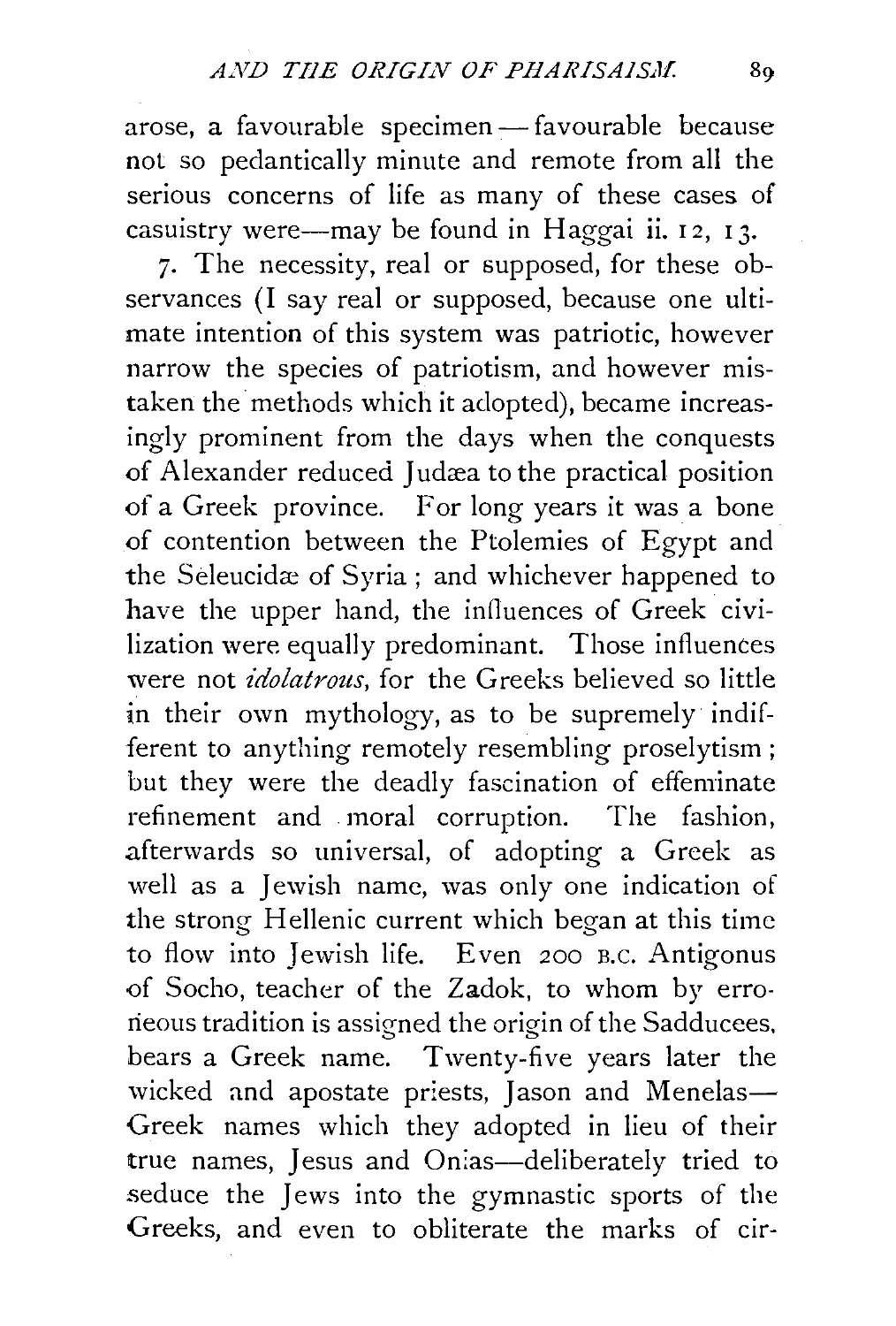cumcision. The Jewish sense of this new form of national degeneracy is indicated by the Talmudic legends, that whereas in the time of Simon the Just the right hand always seized the lot of the "goat for Jehovah" on the day of Atonement, after him it was sometimes the right hand, sometimes the left ; that whereas the scarlet tongue tied round the neck of the "scape-goat for Azazel" always became white, afterwards it sometimes remained red: that in his time the lamp at the west of the temple always burned continuously, after him it sometimes went out; and so forth.<sup>1</sup> And this at least is clear that he was the last high-priest who won universal esteem ; that after his time, and the degeneracy of the later Maccabees, the priesthood lost much of its sanctity in the eyes of the people ; and that because of the lax, Sadducean, unnational tendencies of those who held it, the reverence which it had once commanded was transferred to the teachers who devoted themselves to the rigid observance and indefinite extension of the ceremonial Law.

8. The open degeneracy of the priesthood under the successors of Simon the Just strengthened the determination of those who were not prepared to abandon their national customs. The heroic revolt of the Maccabees against the kings of Syria shewed the force of this patriotic resolve. The party of opposition to Grecising innovation was first known by the name of the *Chas£d£m,* or " pious;" but it is only in the days of the second generation of Asmonæans - in the reign of John Hyrcanus, son of Simon-that we find the traces of positive *Phar-*

' Derenbourg Palest. pp. 45-5 r.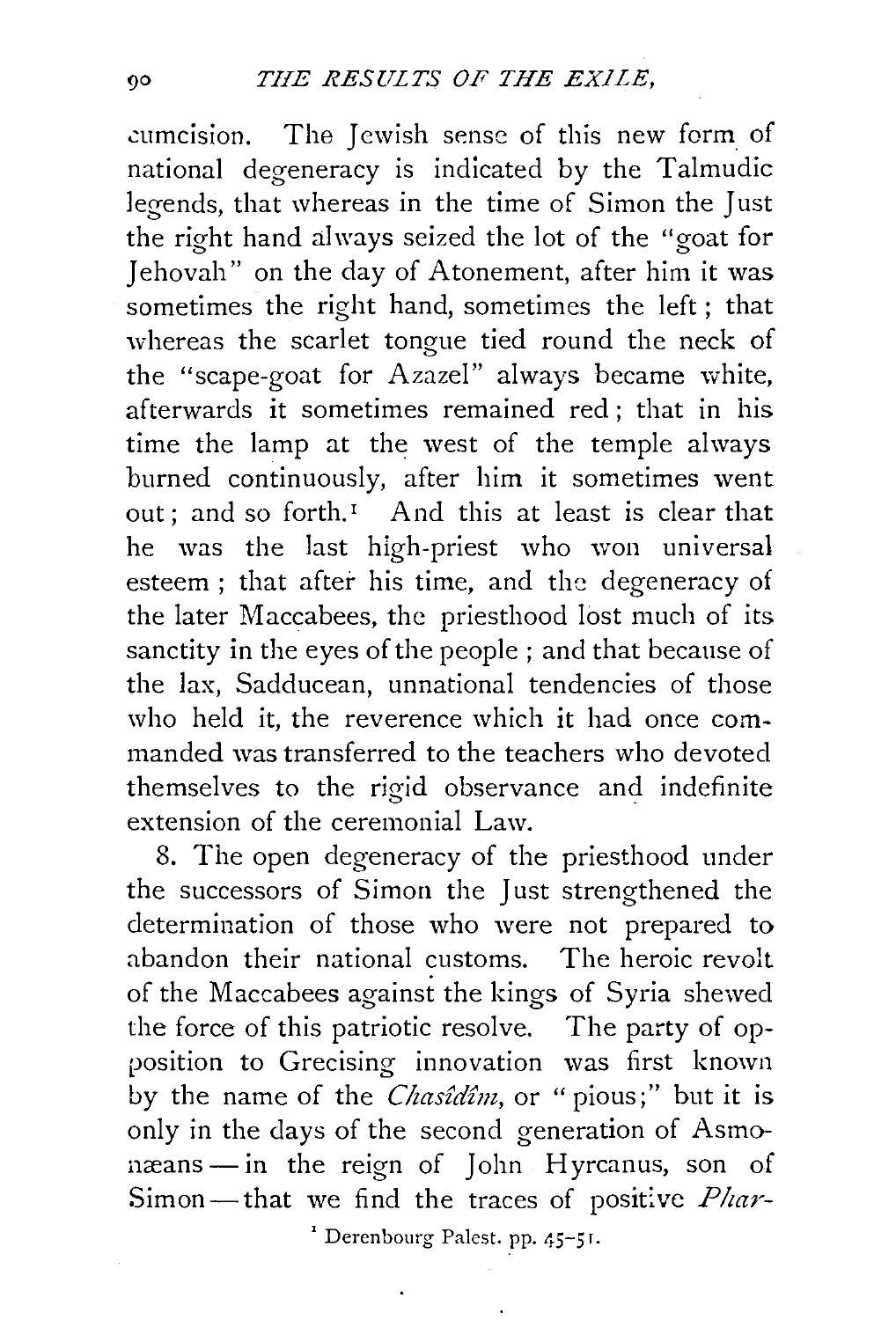*isaism*. In the endeavour to secure the absolute isolation of Israel, and therefore its safety from the fresh danger of infection from subtle Hellenic taint, the Zougôth, or Couples - the name given to " the double line of sages at the head of the Jewish schools," who now began to win the honour which had hitherto been accorded to the priests--had early worked at the task of thickening their hedge round the Law; and one of the earliest Couples, Joseph ben Joezer and Joseph ben Johanan, had declared glass vessels and the soil of Gentile lands unclean, preventing by the first of these decisions a11 social intercourse with Gentiles in Palestine, and by the second all emigration from it. This legalized and intentional unsociability was called in Greek  $\partial \mu \xi / a$ , and in Syriac *Per£shootlz,* and it is the origin of the famous name of Pharisee, or "Separatist." This party adopted their distinctive rules, and built up their traditional system, originally for a special purpose ; and; as is so often the case in history, the *system* continued long after all *1zecessity* for it had passed away.

9· Opposition is always evoked by the falsehood of extremes, and it was natural that the pedantries and extravagances of Pharisaism should give definiteness to the views of another party, which was content with a conscientious obedience to the actual written law, and rejected the inverted pyramid of inferences which widened upwards from the narrow apex ot words and letters. This party chose *Tseddkalz,* or "righteousness," as their watchword : it consisted chiefly of priests, and thus identified itself with Simeon Hats-tsadik, the last pious priest. And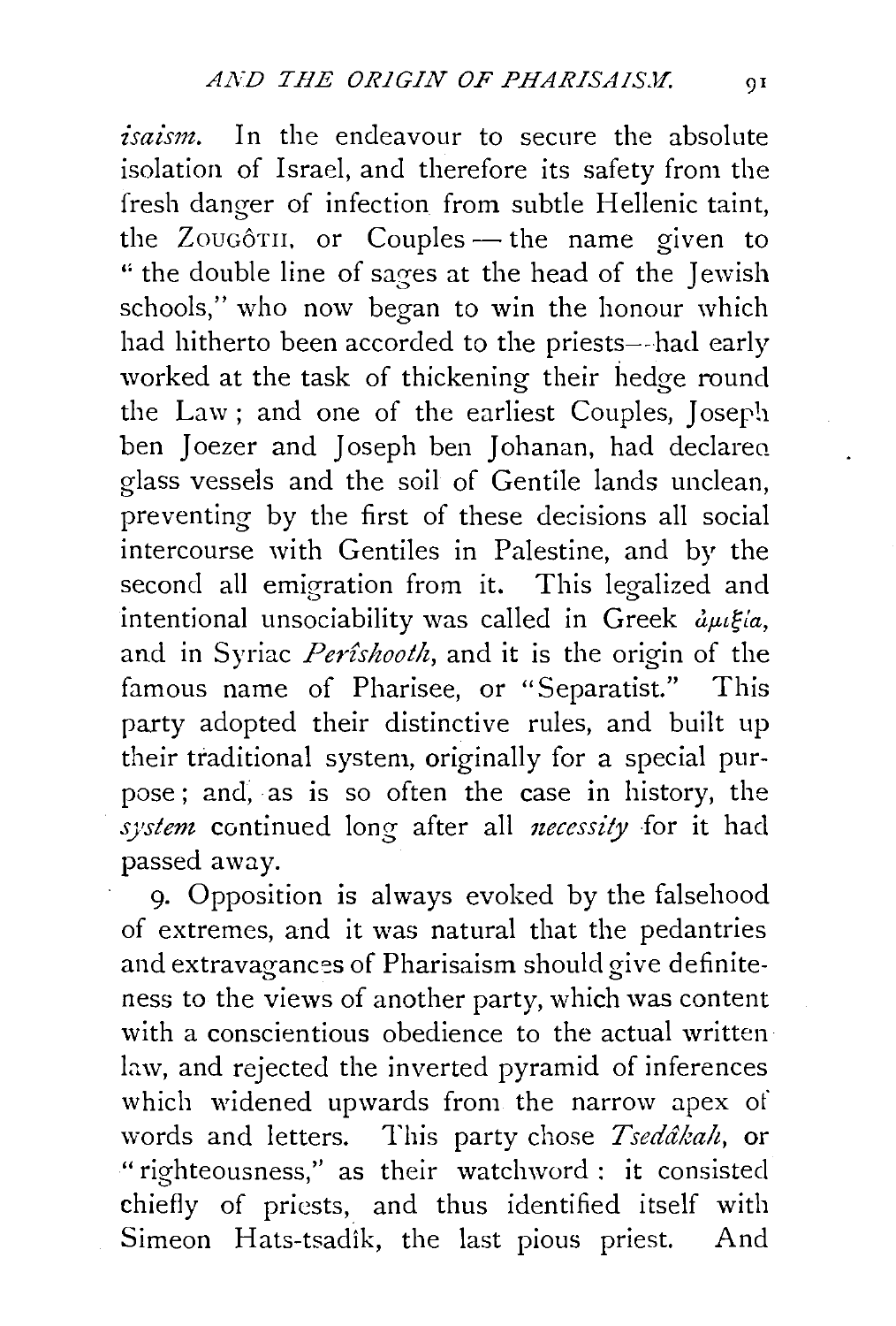thus sprang into life the two terms Pharisee and Sadducee; originally, perhaps, like Whig and Tory, applied by way of nickname from without, rather than adopted from within. The latter sect should strictly have been called *Tsaddikim*, but the form *Tsadduk£m* seems to be a mere. paronomasia to form an effective contrast to the form *Perûshîm*.

10. Each party might have urged some consideration in favour of its own line of conduct ; each party had reasonable arguments in favour of its own theories. If, in the necessary divergence of human opinions, men would but be contented to work together while they differ; if they would not be so passionately anxious to pluck the motes out of their brethren's eye, instead of attending to the beams in their own; if they would not love their *party* better than their Church, and their *Church* better than the truth, and *themselves* best of all ;-if, in one word, they would cultivate among themselves that divine spirit of charity which, instead of the microscopic magnification of infinitesimal differences, turns the eyes to the telescopic range of points of unity,-the common work of the Church might then gain rather than lose by the emulous yet friendly zeal of those who amid minor divergences yet kept the unity of the Spirit in the bond of peace. But such, alas ! has never been the history of parties ; and it was not long before the mutual jealousies of Pharisee and Sadducee burst into a blaze, while the resultant explosion drove the two sects apart in irreconcilable opposition and active antagonism. The rupture took place at a banquet towards the close of the reign of John Hyrcanus, B.C. 109. He was a good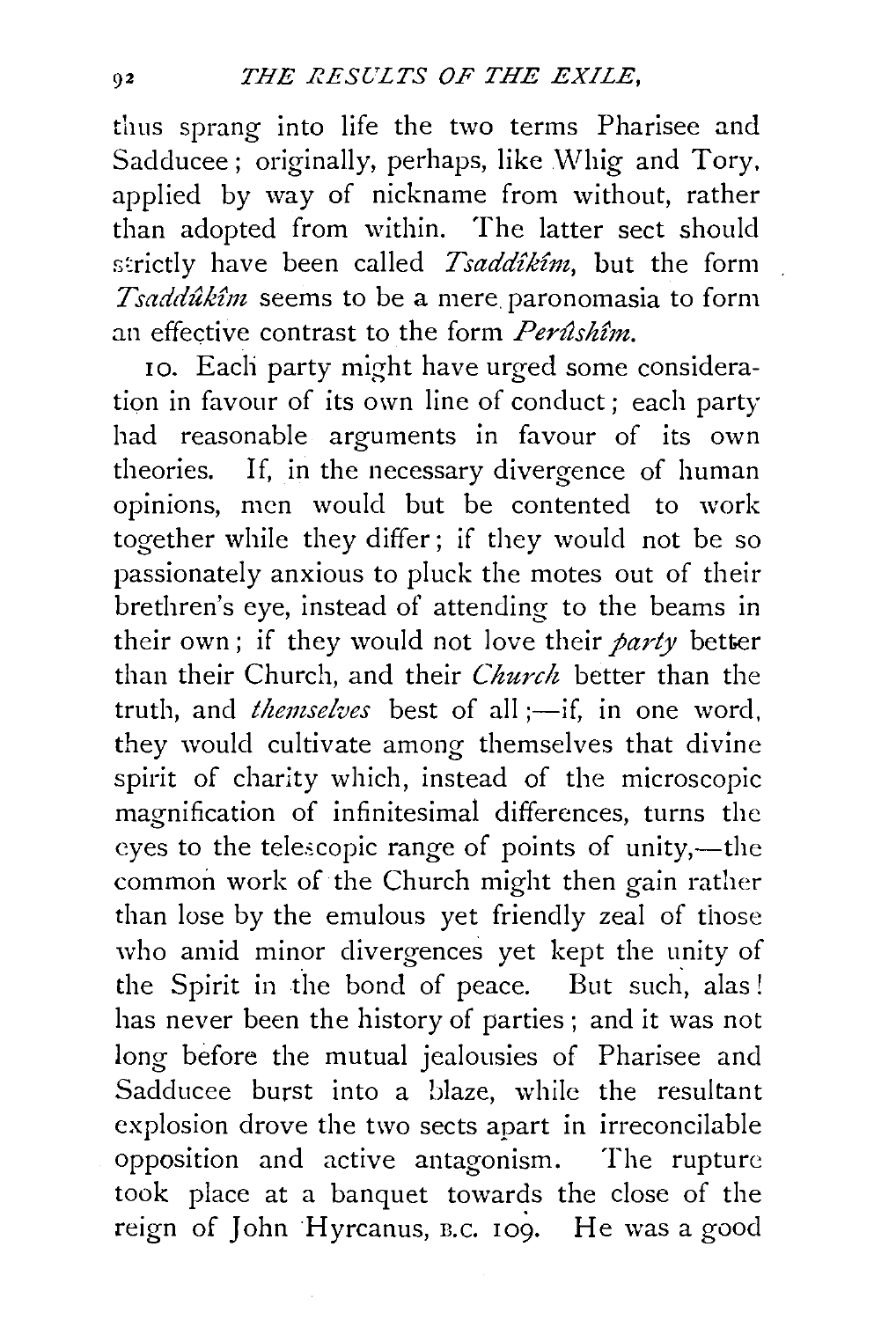Pharisee and an able ruler, and thinking that he had deserved gratitude for his vigour and conscientiousness, he tried the dangerous experiment of asking his guests if they had any fault to find with him or his administration. The guests of both factions united in praising his blameless virtue, when up rose one of those narrow, bitter, bigoted fanatics who are always the curse of their day--his name was Eleazar-and, repeating an old exploded calumny, told John that he ought to resign the high-priesthood because his mother had once been the captive, and therefore possibly the concubine, of Antiochus Epiphanes; and therefore he *might* not be a descendant of Aaron. If we can imagine an Archbishop of Canterbury, at the end of a noble and virtuous career, taunted at his own table by some blatant bigot with the senseless fable of Archbishop Parker and the Nag's Head consecration, we may form some faint conception of the brutality and inopportuneness of the taunt. A Sadducee who was present, named Jonathan, seized his opportunity, tried to persuade John that Eleazar was only' the mouthpiece of the secret feelings of his party,—and said that he would find it to be so if he asked them of what punishment Eleazar was worthy. The Pharisees, always mild in their punishments, proposed what Hyrcanus considered to be inadequate, and in consequence he abandoned their party and tried to thwart their views. But the people as a body loved the yoke laid upon them by the Pharisees, and from this date the Asmomean princes began to lose much of their popularity.

11. In the reign of his son Alex. Jannaeus the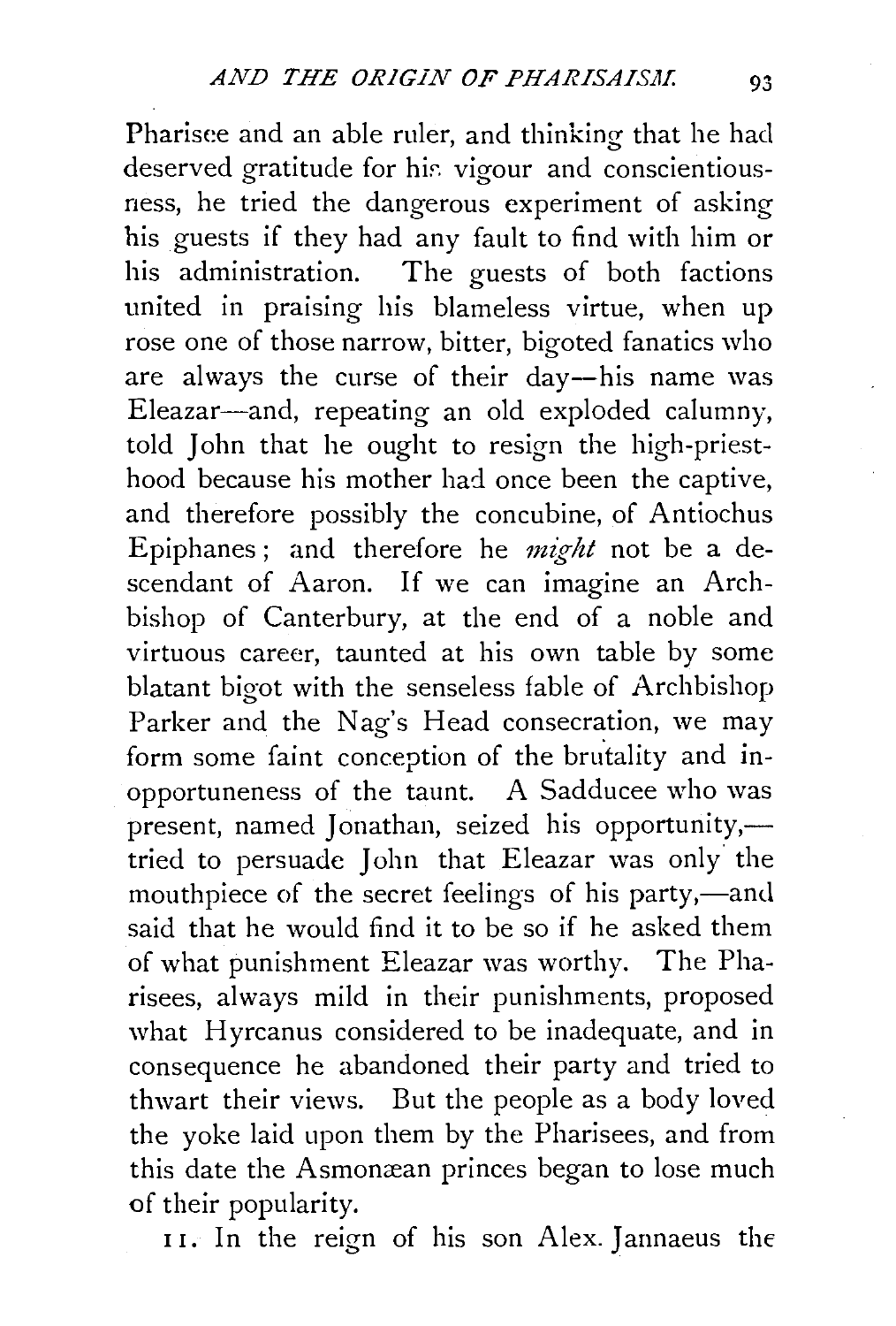quarrel raged yet more fiercely. At the Feast of Tabernacles there had sprung up a purely traditional custom of pouring on the altar a libation of water<br>drawn from the fountain of Siloam. In ostentations drawn from the fountain of Siloam. contempt for the Pharisees, Alexander, on one occasion, omitted this traditional custom. The Pharisees and the people, indignant at the alteration of their ritual, began to pelt him with the citrons which formed part of the *lulabtm* which they carried in their hands (Lev. xxiii.  $\phi$ ); and he in a paroxysm of fury ordered his guards to fall upon them, so that six thousand were slaughtered in the ensuing massacre. On his death-bed, however, Jannaeus began to see that he had committed a political mistake, which had embittered his life; and lost him the affection of his people. Accordingly, on his death- bed, he summoned to his side his wife Salome, and said to her, "Fear neither Pharisees, nor those who are not Pharisees, but fear *painted* or *varnished* Pharisees, who do the deeds of Zimri, but claim the reward of Phinehas." Salome, accordingly, not only reconciled herself to the Pharisees, but gave her entire influence to their leader, the stern and narrow Simeon ben Shetach. And so predominant was the influence of the party, that on one occasion, when one of the princely and priestly Asmonæans was leaving the Temple, followed by the multitude, they suddenly caught sight of Shemaiah and Abtalion, the'' couple" of the day, and instantly leaving the high-priest, they thronged to escort the Rabbis. "Hail to the sons of the people!" said the mortified high-priest to them in a tone of sarcasm. " Hail," they replied, "to the sons of the people who do the deeds of Aaron,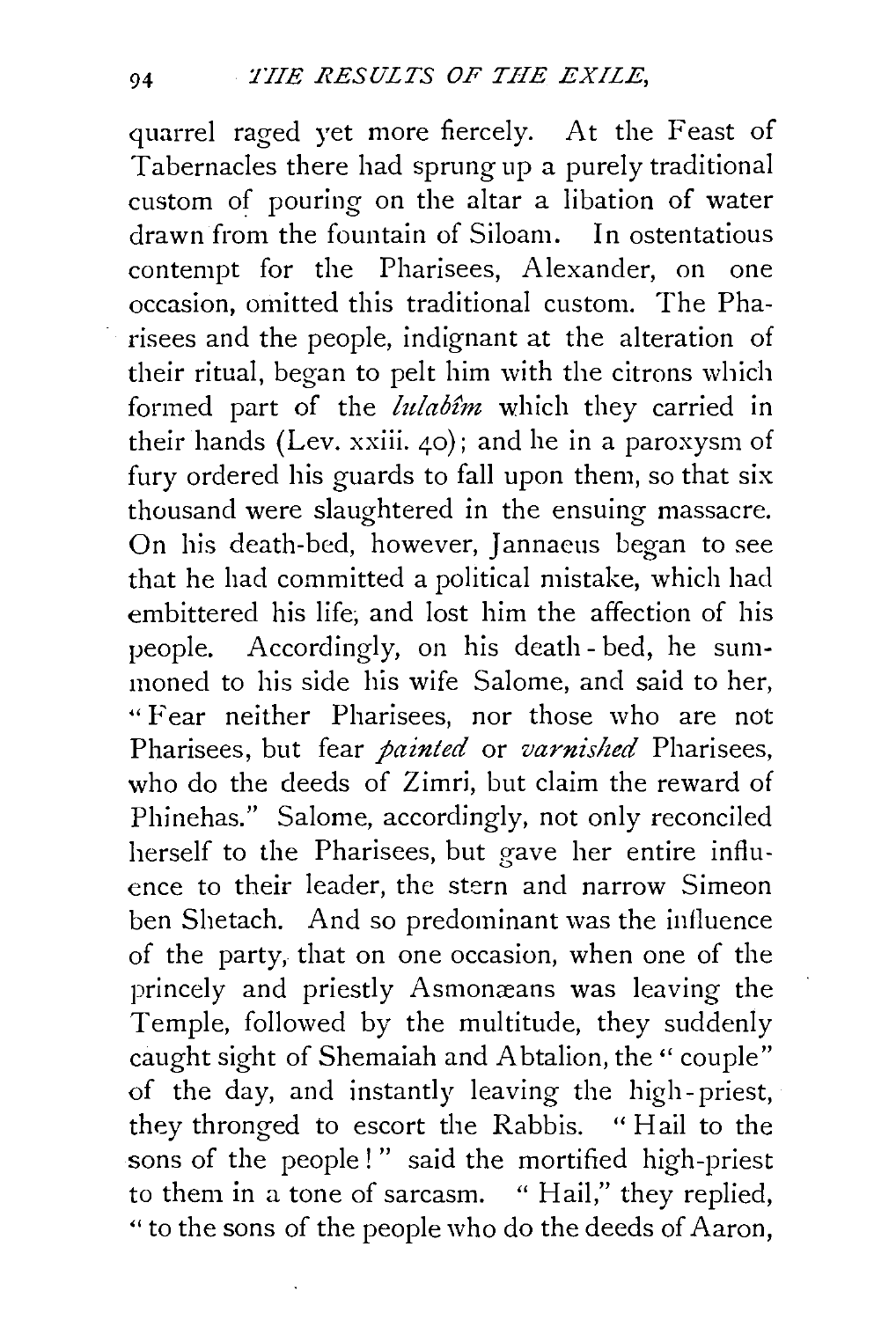and no greeting to the son of Aaron who acts not as Aaron did."

12. From this sketch of the growth of religious opinion, and, side by side with it, of religious party faction among the lews, we shall be in a position to understand clearly the relations of *1* udaism to Christianity, and the nature of the deadly struggle which took place between them. For in the days of our blessed Lord the *1* ews were mainly represented by these two parties—the action and position of the Essenes, though subsequently important, being at that date so entirely insignificant, that we may defer all allusion to them to a later period.

13. But such being the state of Jewish opinion in the days of Christ, it is hardly strange that the antagonism between Judaism, as represented by its two leading sects, began with the very beginning of our Lord's ministry; nay, even with the min:stry· of our Lord's forerunner. When among those who thronged to his baptism John saw some of the Pharisees also, we are not told that he gave them any special directions, as he did to the soldiers, the taxgatherers, and the people, but he simply expresses his frank and contemptuous amazement at their presence, and denounces them at once as serpents sprung from serpents, vipers of a viperous brood. Nor did their coming mean much more than curiosity, or even espionage. They did not repent, as he bade them. They were not baptized of him. They rejected the counsel of God against themselves. To the question of Jesus, they professed inability to decide whether He were prophet or a *Mesîth* (Seducer); but among themselves they said quite frankly, "He hath a devil."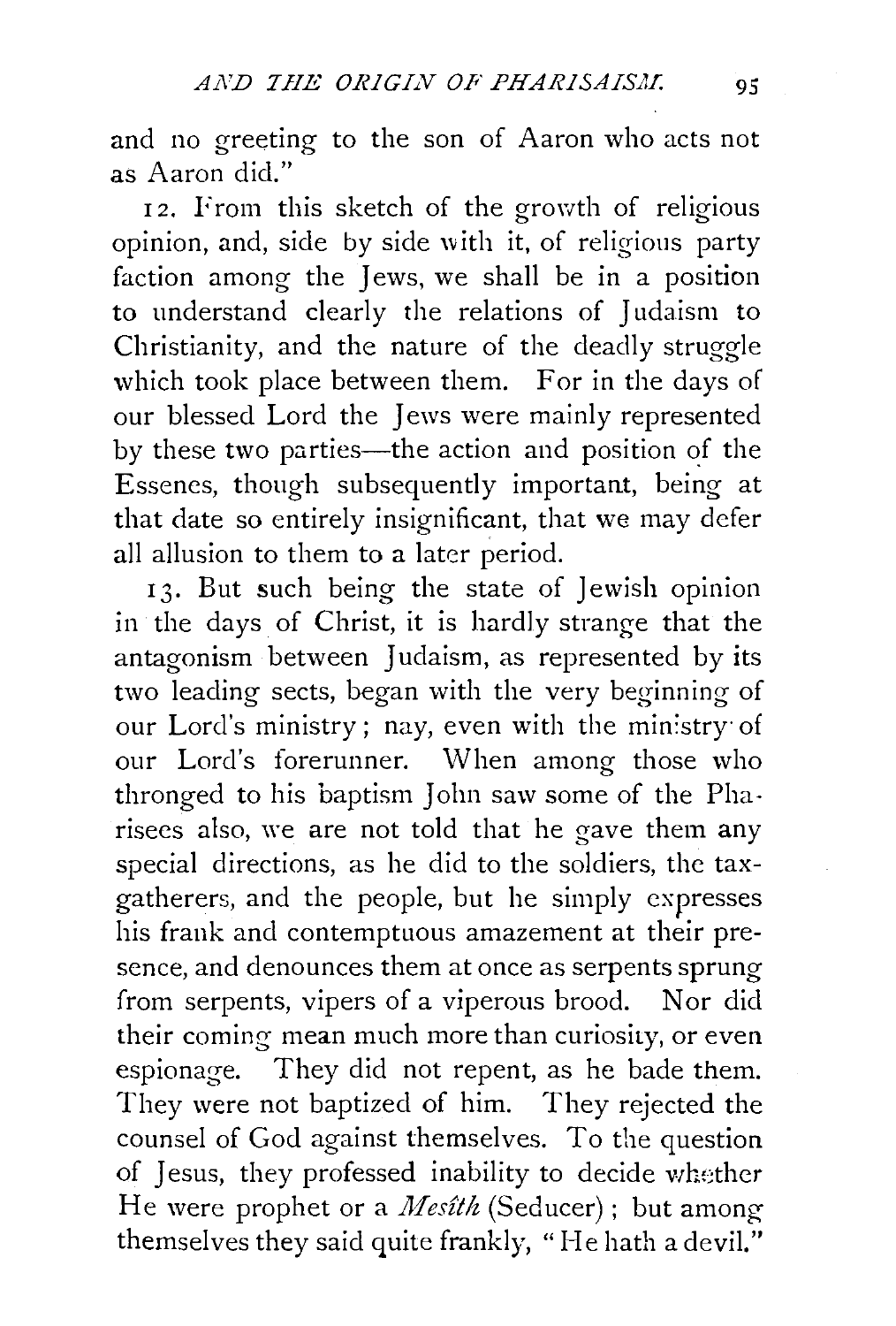14. And very early indeed in. the ministry of Christ did his antagonism with them begin, and assume marked proportions. That antagonism arose from various causes.

1. It was originally rooted in the contempt in which they trained and encouraged themselves-a contempt born of that ignorance which is at once a cause and consequence of boundless self-conceit-against those whom they called *Amharatsim*, "people of the earth," and unlearned. That anything so shallow and hollow as their Oral Law-mere masses of cobwebs spun out of their own bowels--should pass for learning, would be amazing to us if we did not find the same phenomenon in scholasticism and classical editing. But at any rate they *did* look down with sovereign scorn on any one-particularly if he had the presumption to teach others-who had never passed through, or had anything to do with, their own Rabbinic schools. To their credit be it spoken that they had no contempt for mere humility of birth. They held that all honest " work honours the workman," and even their great Hillel had been a porter, who earned by hard labour what he expended in evening instruction. But being fatally ignorant of the differences between wisdom and learning, they imagined that the *Am-ha-arcts* could never be learned (Ecclus. xxxviii. 25), because he would never have leisure, and therefore that " his talk" could only be "of bullocks." This was the beginning of that angry and contemptuous tone which they adopted towards  $Christ$ ;  $-\cdot$  is not this the carpenter?" " Whence hath this man letters, having never learned ? "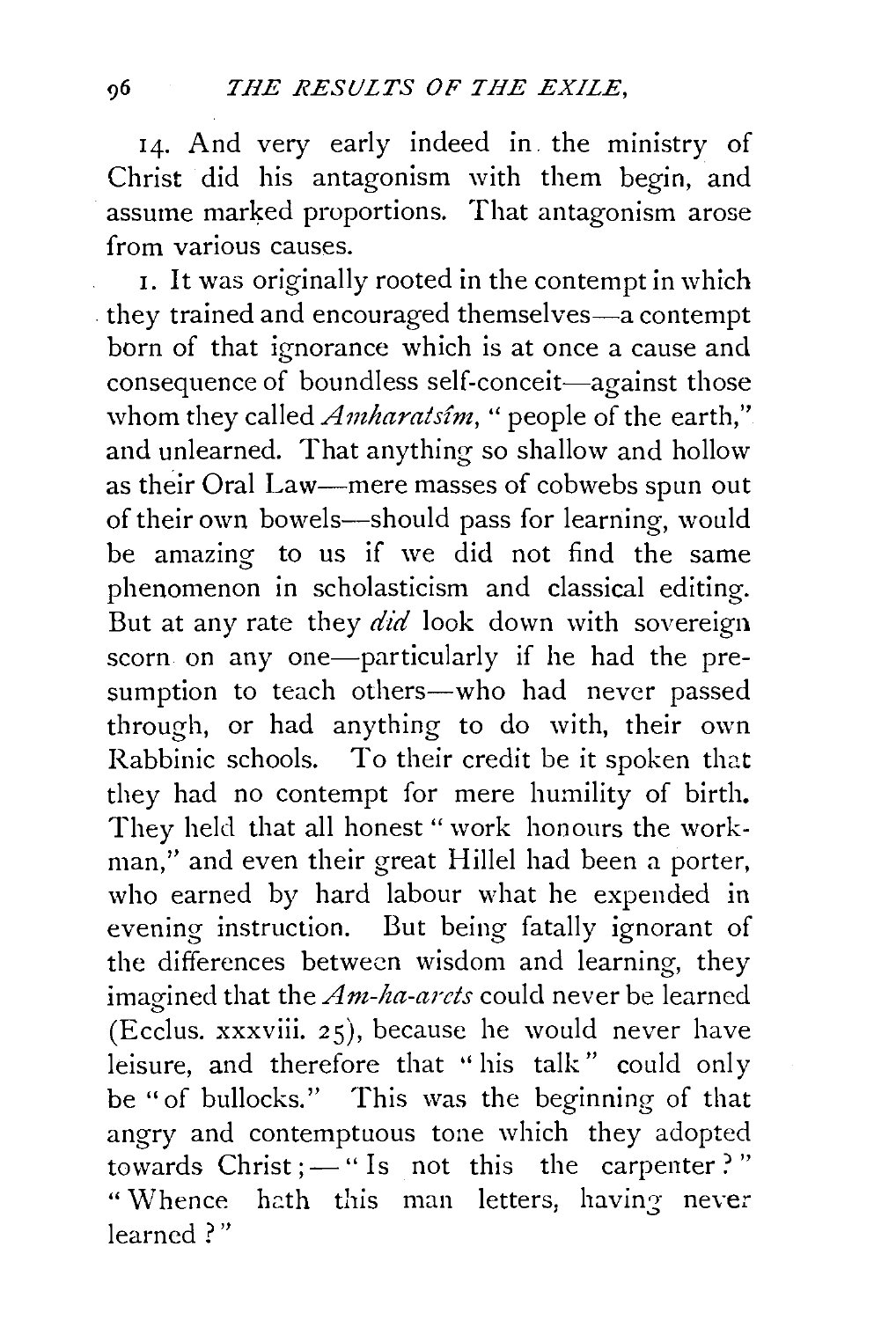II. But this dislike was profoundly increased by Christ's entire *method* of teaching. Their own method was simply that of cases, precedents, decisions, reports, authorities. Rabbi So- and-so decided so and so on the authority of So-and-so, who again had had it from So-and-so. Not only was there no originality in it, but originality, unless it assumed the form of some specially outrageous expansion of existing and recognized canons of artificial commentary on Scripture, was regarded as in itself suspicious and heretical. That Jesus taught *with authority,* at once made his teaching wholly unlike that of the Scribes, and made the Scribes his warm opponents.

III. The virulence of the opposition rose, however, mainly from the fact that our Lord unsparingly laid the axe at the very root of that Oral Law which had reduced their entire religion to a cerement of formalism, painted and gilded with utter hypocrisy, but which was the very idol and centre of their entire system. If we had to select one utterance which, more than another, pledged the leading Jews of our Lord's day to irreconcilable hostility against Him, it would be the passage in which, with the *completest*  defiance of all that they regarded as most characteristic and venerable in the customs of their nation, He charged them with setting at nought by their traditions the very Law round which, as the most sacred object of their lives, they professed it to be their duty to " make a hedge."

Now as the Pharisees have found not a few champions among recent critics, and as some have gone so far as to make it a direct charge against the VOL.  $v.$  8